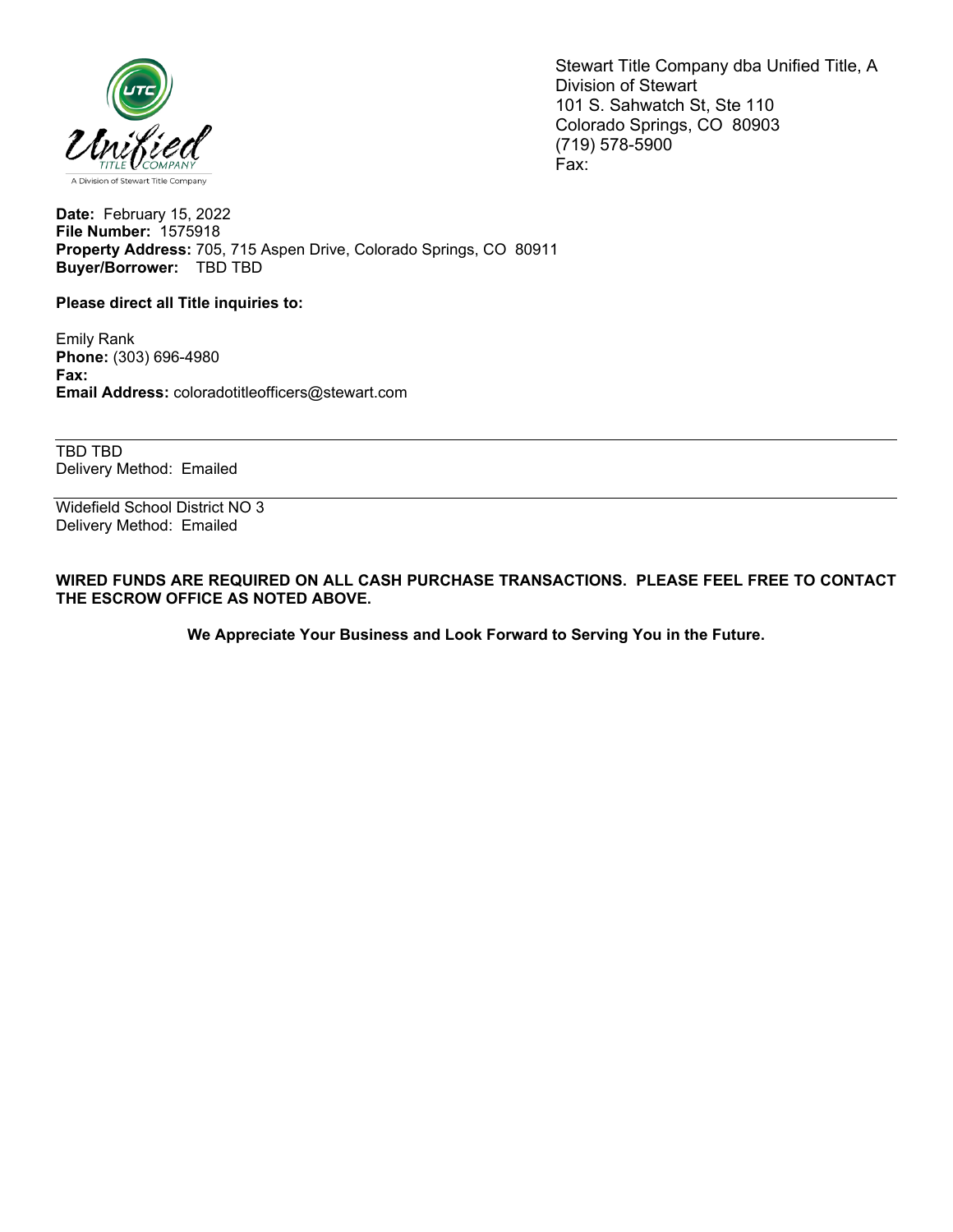

## **ALTA COMMITMENT FOR TITLE INSURANCE**

ISSUED BY STEWART TITLE GUARANTY COMPANY

#### **NOTICE**

**IMPORTANT - READ CAREFULLY:** THIS COMMITMENT IS AN OFFER TO ISSUE ONE OR MORE TITLE INSURANCE POLICIES. ALL CLAIMS OR REMEDIES SOUGHT AGAINST THE COMPANY INVOLVING THE CONTENT OF THIS COMMITMENT OR THE POLICY MUST BE BASED SOLELY IN CONTRACT.

THIS COMMITMENT IS NOT AN ABSTRACT OF TITLE, REPORT OF THE CONDITION OF TITLE, LEGAL OPINION, OPINION OF TITLE, OR OTHER REPRESENTATION OF THE STATUS OF TITLE. THE PROCEDURES USED BY THE COMPANY TO DETERMINE INSURABILITY OF THE TITLE, INCLUDING ANY SEARCH AND EXAMINATION, ARE PROPRIETARY TO THE COMPANY, WERE PERFORMED SOLELY FOR THE BENEFIT OF THE COMPANY, AND CREATE NO EXTRACONTRACTUAL LIABILITY TO ANY PERSON, INCLUDING A PROPOSED INSURED.

THE COMPANY'S OBLIGATION UNDER THIS COMMITMENT IS TO ISSUE A POLICY TO A PROPOSED INSURED IDENTIFIED IN SCHEDULE A IN ACCORDANCE WITH THE TERMS AND PROVISIONS OF THIS COMMITMENT. THE COMPANY HAS NO LIABILITY OR OBLIGATION INVOLVING THE CONTENT OF THIS COMMITMENT TO ANY OTHER PERSON.

### **COMMITMENT TO ISSUE POLICY**

Subject to the Notice; Schedule B, Part I - Requirements; Schedule B, Part II - Exceptions; and the Commitment Conditions, STEWART TITLE GUARANTY COMPANY, a Texas corporation (the "Company"), commits to issue the Policy according to the terms and provisions of this Commitment. This Commitment is effective as of the Commitment Date shown in Schedule A for each Policy described in Schedule A, only when the Company has entered in Schedule A both the specified dollar amount as the Proposed Policy Amount and the name of the Proposed Insured.

If all of the Schedule B, Part I - Requirements have not been met within six months after the Commitment Date, this Commitment terminates and the Company's liability and obligation end.

Authorized Countersignature Stewart Title Company dba Unified Title, A Division of Stewart 101 S. Sahwatch St, Ste 110 Colorado Springs, CO 80903



rederick H. Eppinger **President and CEO** 

**David Hisey** Secretary

*This page is only a part of a 2016 ALTA® Commitment for Title Insurance. This Commitment is not valid without the Notice; the Commitment to Issue Policy; the Commitment Conditions; Schedule A; Schedule B, Part I - Requirements; and Schedule B, Part II - Exceptions; and a countersignature by the Company or its issuing agent that may be in electronic form.*



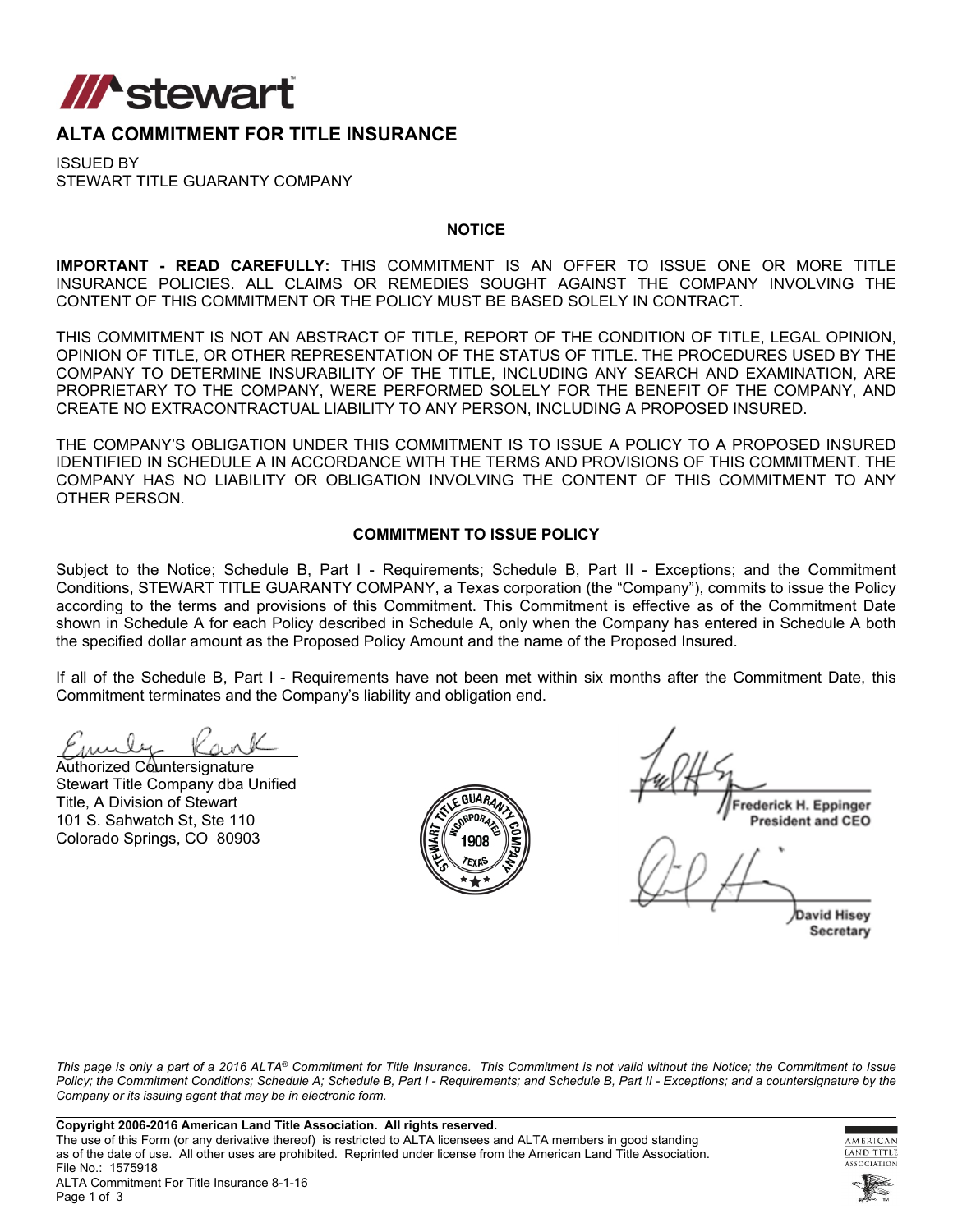### **COMMITMENT CONDITIONS**

## **1. DEFINITIONS**

- (a) "Knowledge" or "Known": Actual or imputed knowledge, but not constructive notice imparted by the Public Records.
- (b) "Land": The land described in Schedule A and affixed improvements that by law constitute real property. The term "Land" does not include any property beyond the lines of the area described in Schedule A, nor any right, title, interest, estate, or easement in abutting streets, roads, avenues, alleys, lanes, ways, or waterways, but this does not modify or limit the extent that a right of access to and from the Land is to be insured by the Policy.
- (c) "Mortgage": A mortgage, deed of trust, or other security instrument, including one evidenced by electronic means authorized by law.
- (d) "Policy": Each contract of title insurance, in a form adopted by the American Land Title Association, issued or to be issued by the Company pursuant to this Commitment.
- (e) "Proposed Insured": Each person identified in Schedule A as the Proposed Insured of each Policy to be issued pursuant to this Commitment.
- (f) "Proposed Policy Amount": Each dollar amount specified in Schedule A as the Proposed Policy Amount of each Policy to be issued pursuant to this Commitment.
- (g) "Public Records": Records established under state statutes at the Commitment Date for the purpose of imparting constructive notice of matters relating to real property to purchasers for value and without Knowledge.
- (h) "Title": The estate or interest described in Schedule A.
- **2.** If all of the Schedule B, Part I Requirements have not been met within the time period specified in the Commitment to Issue Policy, this Commitment terminates and the Company's liability and obligation end.
- **3.** The Company's liability and obligation is limited by and this Commitment is not valid without:
	- (a) the Notice;
	- (b) the Commitment to Issue Policy;
	- (c) the Commitment Conditions;
	- (d) Schedule A;
	- (e) Schedule B, Part I Requirements;
	- (f) Schedule B, Part II Exceptions; and
	- (g) a countersignature by the Company or its issuing agent that may be in electronic form.

### **4. COMPANY'S RIGHT TO AMEND**

The Company may amend this Commitment at any time. If the Company amends this Commitment to add a defect, lien, encumbrance, adverse claim, or other matter recorded in the Public Records prior to the Commitment Date, any liability of the Company is limited by Commitment Condition 5. The Company shall not be liable for any other amendment to this Commitment.

### **5. LIMITATIONS OF LIABILITY**

- (a) The Company's liability under Commitment Condition 4 is limited to the Proposed Insured's actual expense incurred in the interval between the Company's delivery to the Proposed Insured of the Commitment and the delivery of the amended Commitment, resulting from the Proposed Insured's good faith reliance to:
	- (i) comply with the Schedule B, Part I Requirements;
	- (ii) eliminate, with the Company's written consent, any Schedule B, Part II Exceptions; or
	- (iii) acquire the Title or create the Mortgage covered by this Commitment.
- (b) The Company shall not be liable under Commitment Condition 5(a) if the Proposed Insured requested the amendment or had Knowledge of the matter and did not notify the Company about it in writing.
- (c) The Company will only have liability under Commitment Condition 4 if the Proposed Insured would not have incurred the expense had the Commitment included the added matter when the Commitment was first delivered to the Proposed Insured.

*This page is only a part of a 2016 ALTA® Commitment for Title Insurance. This Commitment is not valid without the Notice; the Commitment to Issue Policy; the Commitment Conditions; Schedule A; Schedule B, Part I - Requirements; and Schedule B, Part II - Exceptions; and a countersignature by the Company or its issuing agent that may be in electronic form.*



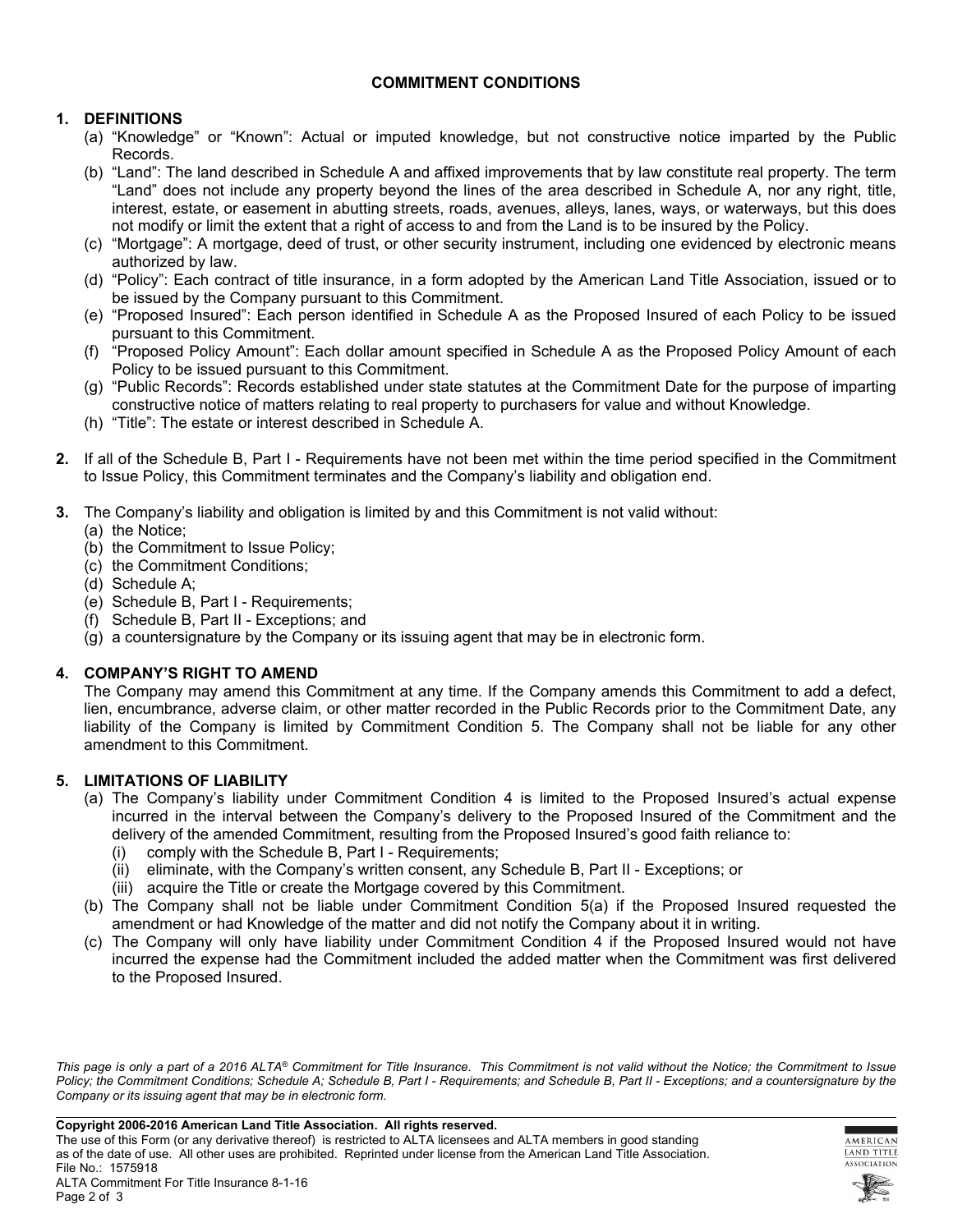- (d) The Company's liability shall not exceed the lesser of the Proposed Insured's actual expense incurred in good faith and described in Commitment Conditions 5(a)(i) through 5(a)(iii) or the Proposed Policy Amount.
- (e) The Company shall not be liable for the content of the Transaction Identification Data, if any.
- (f) In no event shall the Company be obligated to issue the Policy referred to in this Commitment unless all of the Schedule B, Part I - Requirements have been met to the satisfaction of the Company.
- (g) In any event, the Company's liability is limited by the terms and provisions of the Policy.

#### **6. LIABILITY OF THE COMPANY MUST BE BASED ON THIS COMMITMENT**

- (a) Only a Proposed Insured identified in Schedule A, and no other person, may make a claim under this Commitment.
- (b) Any claim must be based in contract and must be restricted solely to the terms and provisions of this Commitment.
- (c) Until the Policy is issued, this Commitment, as last revised, is the exclusive and entire agreement between the parties with respect to the subject matter of this Commitment and supersedes all prior commitment negotiations, representations, and proposals of any kind, whether written or oral, express or implied, relating to the subject matter of this Commitment.
- (d) The deletion or modification of any Schedule B, Part II Exception does not constitute an agreement or obligation to provide coverage beyond the terms and provisions of this Commitment or the Policy.
- (e) Any amendment or endorsement to this Commitment must be in writing and authenticated by a person authorized by the Company.
- (f) When the Policy is issued, all liability and obligation under this Commitment will end and the Company's only liability will be under the Policy.

#### **7. IF THIS COMMITMENT HAS BEEN ISSUED BY AN ISSUING AGENT**

The issuing agent is the Company's agent only for the limited purpose of issuing title insurance commitments and policies. The issuing agent is not the Company's agent for the purpose of providing closing or settlement services.

#### **8. PRO-FORMA POLICY**

The Company may provide, at the request of a Proposed Insured, a pro-forma policy illustrating the coverage that the Company may provide. A pro-forma policy neither reflects the status of Title at the time that the pro-forma policy is delivered to a Proposed Insured, nor is it a commitment to insure.

### **9. ARBITRATION**

The Policy contains an arbitration clause. All arbitrable matters when the Proposed Policy Amount is \$2,000,000 or less shall be arbitrated at the option of either the Company or the Proposed Insured as the exclusive remedy of the parties. A Proposed Insured may review a copy of the arbitration rules at <[http://www.alta.org/arbitration>](http://www.alta.org/arbitration).

## **STEWART TITLE GUARANTY COMPANY**

All notices required to be given the Company and any statement in writing required to be furnished the Company shall be addressed to it at P.O. Box 2029, Houston, Texas 77252-2029.

*This page is only a part of a 2016 ALTA® Commitment for Title Insurance. This Commitment is not valid without the Notice; the Commitment to Issue*  Policy; the Commitment Conditions; Schedule A; Schedule B, Part I - Requirements; and Schedule B, Part II - Exceptions; and a countersignature by the *Company or its issuing agent that may be in electronic form.*



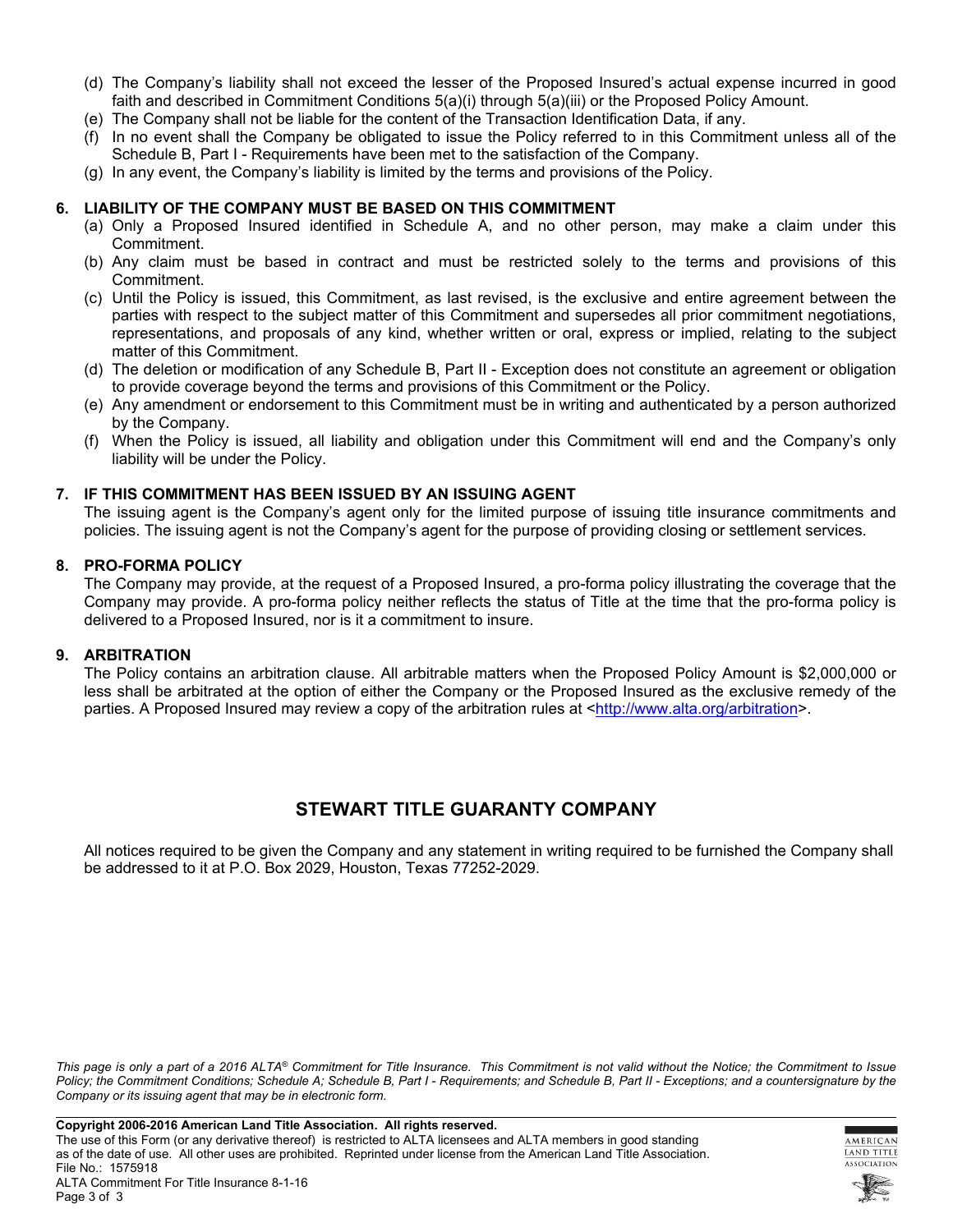#### **ALTA COMMITMENT FOR TITLE INSURANCE SCHEDULE A**

ISSUED BY STEWART TITLE GUARANTY COMPANY

### *Transaction Identification Data for reference only:*

| <b>Issuing Agent:</b>                           | Stewart Title Company dba Unified Title, A Division of Stewart |
|-------------------------------------------------|----------------------------------------------------------------|
| Issuing Office:                                 | 101 S. Sahwatch St, Ste 110, Colorado Springs, CO 80903        |
| Issuing Office's ALTA <sup>®</sup> Registry ID: |                                                                |
| Loan ID Number:                                 |                                                                |
| Commitment Number:                              | 1575918                                                        |
| Issuing Office File Number:                     | 1575918                                                        |
| <b>Property Address:</b>                        | 705, 715 Aspen Drive, Colorado Springs, CO 80911               |
| <b>Revision Number:</b>                         |                                                                |
|                                                 |                                                                |

### **1. Commitment Date:** February 9, 2022 at 8:00AM

### **2. Policy to be issued: Proposed Policy Amount**

(a) ALTA Owner's Informational Title Commitment Proposed Insured:

(b) ALTA Loan Proposed Insured:

### **3. The estate or interest in the Land described or referred to in this Commitment is:**

FEE SIMPLE

### **4. The Title is, at the Commitment Date, vested in:**

El Paso County School District No. 3 nka Widefield School District No. 3

### **5. The Land is described as follows:**

See Exhibit "A" Attached Hereto

### **STATEMENT OF CHARGES**

These charges are due and payable before a policy can be issued:

Informational Title Commitment fee \$500.00

*This page is only a part of a 2016 ALTA® Commitment for Title Insurance. This Commitment is not valid without the Notice; the Commitment to Issue Policy; the Commitment Conditions; Schedule A; Schedule B, Part I - Requirements; and Schedule B, Part II -Exceptions; and a countersignature by the Company or its issuing agent that may be in electronic form.*



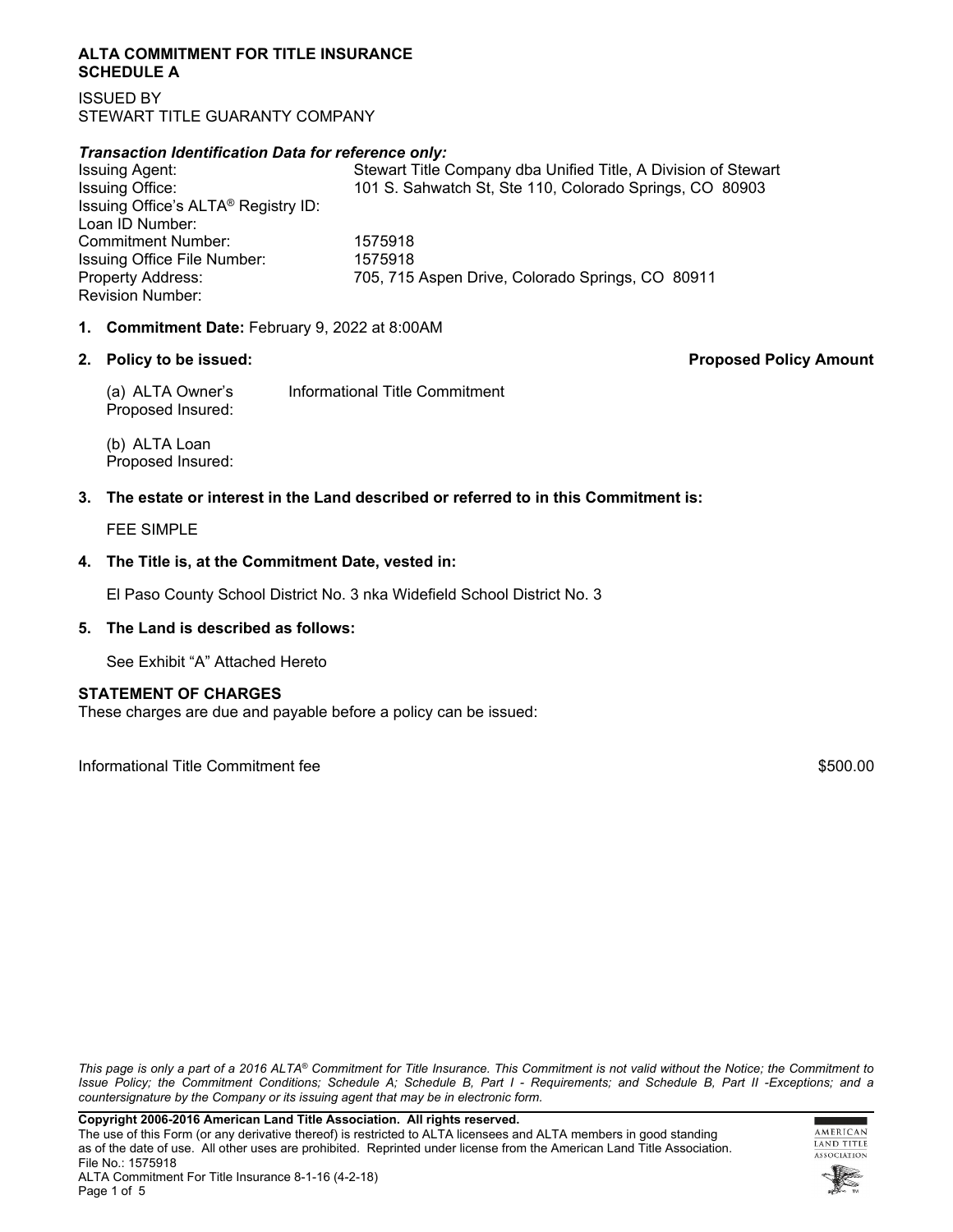### **ALTA COMMITMENT FOR TITLE INSURANCE EXHIBIT "A" LEGAL DESCRIPTION**

ISSUED BY STEWART TITLE GUARANTY COMPANY

### **File No.:** 1575918

A tract of land lying in the Southeast 1/4 of the Southwest 1/4 of Section 12, the Northeast 1/4 of the Northwest 1/4 of Section 13, and the Northwest 1/4 of the Northeast 1/4 of Section 13, Township 15 South, Range 66 West of the 6th P.M., El Paso County, Colorado, being more particularly described as follows: Beginning at the Southeast corner of Security, Colorado Addition No. 5, El Paso County, Colorado as shown on the recorded plat thereof as recorded in Plat Book V at Page 64 of the records of El Paso County; thence, along and identical with the Easterly line of Addition No. 5 as follows: Northwesterly, a distance of 191.75 feet; thence, angle left 15° 54' 15", a distance of 152.95 feet; thence, angle left 7° 33', a distance of 197.36 feet; thence angle left 12° 48', a distance of 405.34 feet; thence, angle right 10° 14', a distance of 220.29 feet; thence, angle right 43° 25' 30", a distance of 209.81 feet to the South-east corner of Refiling of Lot 1, Block 8; Lots 1 and 2, Block 9, and Lot 1, Block 13, Security, Colorado Addition No. 5 as shown on the recorded plat thereof as recorded in Plat Book X at Page 49 of the records of El Paso County; thence, continuing along and identical with the Easterly line of said Refiling, angle left 6° 00' 45", a distance of 108.89 feet; thence, angle left 4° 50' 30", a distance of 38.78 feet; thence, along a curve to the left whose radius is 132.55 feet, whose central angle is 47° 43' 20", and whose tangent angles right 62° 05' 25" an arc distance of 110.40 feet; thence, along the tangent produced, Northerly, a distance of 127.66 feet; thence, along a curve to the right whose radius is 313.52 feet and whose central angle is 7° 39' 30", an arc distance of 41.90 feet; thence, along the tangent produced, Northerly, a distance of 160.49 feet; thence, along a curve to the right whose radius is 266.68 feet and whose central angle is 17° 24' 15", an arc distance of 81.01 feet; thence, along the tangent produced, Northeasterly, a distance of 110.27 feet to a point on the South line of a tract of land previously conveyed by Elmer C. Sproul to The Colorado District - Church of the Nazarene, a Colorado corporation by a deed dated May 17, 1962 and recorded in Book 1911 at Page 992 of the records of El Paso County; thence, continued along and identical with the Southeast line of the aforesaid tract, angle right 2° 29' 28", a distance of 232.99 feet; thence, angle right 30° 07' 32", a distance of 180.38 feet; thence, departing from said tract, angle right 110° 15' 55", Southerly, a distance of 2119.81 feet to the point of beginning, excepting therefrom any part thereof lying West of the boundary line as delineated in the Boundary Agreement recorded December 20, 1956 in Book 1607 at Page 387; reserving, however, unto the Grantor, its successors or assigns, all oil, gas, and mineral rights, and all rights to any and all water in, on, or under the real property herein conveyed, together with sufficient surface rights-of-way for the efficient drilling, piping, and removal of the same; and provided further that no one shall at any time drill upon said property for water or for any other purpose, except the Grantor, or its successors or assigns.

County of El Paso, State of Colorado.

For Informational Purposes Only: 705, 715 Aspen Drive, Colorado Springs, CO 80911 APN: 6512300003

*This page is only a part of a 2016 ALTA® Commitment for Title Insurance. This Commitment is not valid without the Notice; the Commitment to Issue Policy; the Commitment Conditions; Schedule A; Schedule B, Part I - Requirements; and Schedule B, Part II -Exceptions; and a countersignature by the Company or its issuing agent that may be in electronic form.*

**Copyright 2006-2016 American Land Title Association. All rights reserved.** 

The use of this Form (or any derivative thereof) is restricted to ALTA licensees and ALTA members in good standing as of the date of use. All other uses are prohibited. Reprinted under license from the American Land Title Association. File No.: 1575918

AMERICAN **LAND TITLE** ASSOCIATION

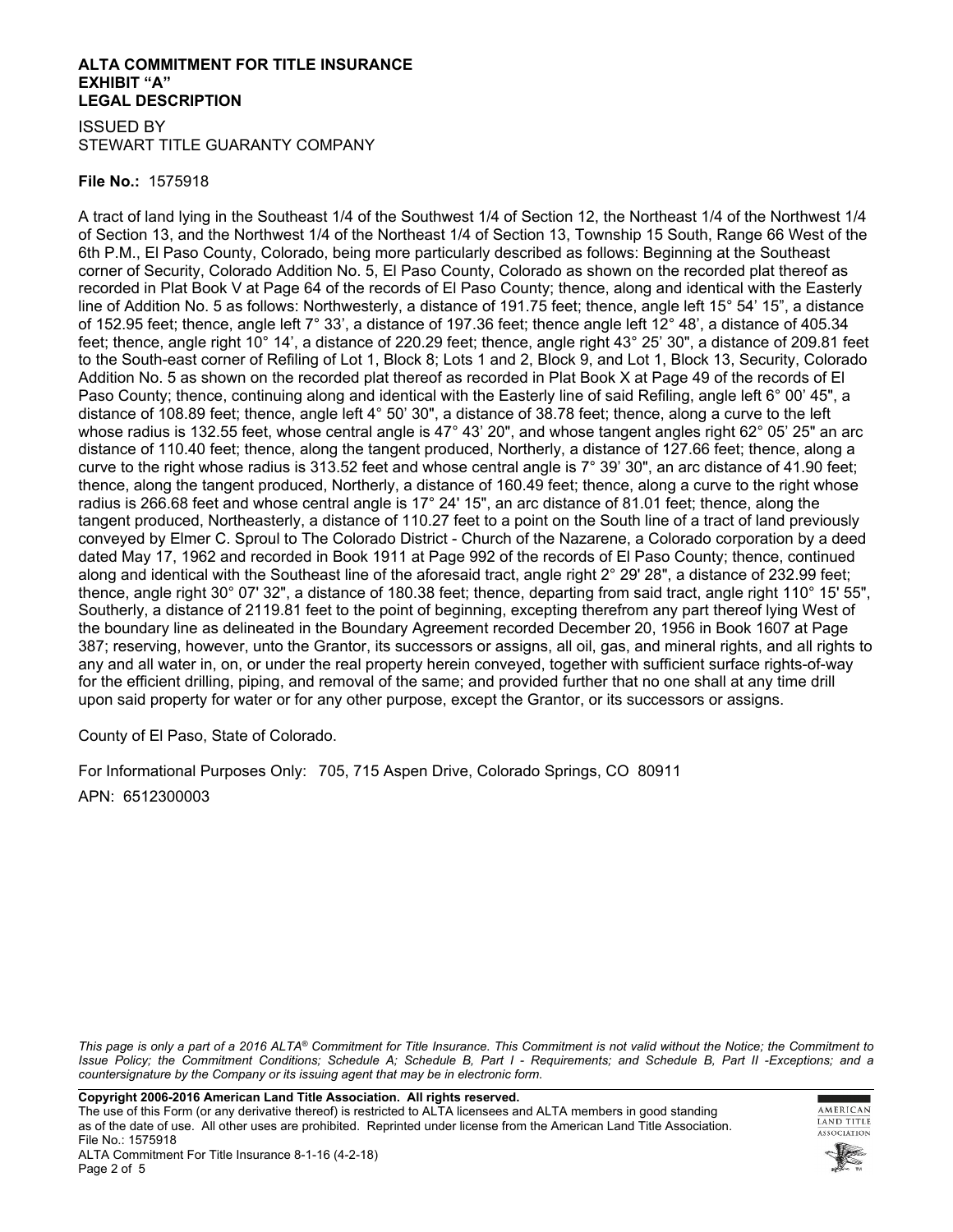## **ALTA COMMITMENT FOR TITLE INSURANCE SCHEDULE B PART I**

ISSUED BY STEWART TITLE GUARANTY COMPANY

**File No.:** 1575918

### **Requirements**

All of the following Requirements must be met:

- 1. The Proposed Insured must notify the Company in writing of the name of any party not referred to in this Commitment who will obtain an interest in the Land or who will make a loan on the Land. The Company may then make additional Requirements or Exceptions.
- 2. Pay the agreed amount for the estate or interest to be insured.
- 3. Pay the premiums, fees, and charges for the Policy to the Company.
- 4. Documents satisfactory to the Company that convey the Title or create the Mortgage to be insured, or both, must be properly authorized, executed, delivered, and recorded in the Public Records.
- 5. NOTE: This commitment has been issued for information purposes only and there are no requirements. The liability of the Company in terms of this Commitment is limited to the charges paid for the Commitment.

NOTE: The property described herein, appears to be free and clear of any Deeds of Trust or Mortgages. Please verify this information with the owners of subject property and notify Title if this information is incorrect.

6. .

FOR INFORMATIONAL PURPOSES ONLY:

24-month Chain of Title: The only conveyance(s) affecting said land recorded within the 24 months preceding the date of this commitment is (are) as follows:

Deed recorded January 19, 1978 as [Reception No. 396885](https://online2.stewart.com/DownloadDocument.aspx?DocumentID=172634461).

NOTE: If no conveyances were found in that 24 month period, the last recorded conveyance is reported. If the subject land is a lot in a subdivision plat less than 24 months old, only the conveyances subsequent to the plat are reported.

*This page is only a part of a 2016 ALTA® Commitment for Title Insurance. This Commitment is not valid without the Notice; the Commitment to Issue Policy; the Commitment Conditions; Schedule A; Schedule B, Part I - Requirements; and Schedule B, Part II -Exceptions; and a countersignature by the Company or its issuing agent that may be in electronic form.*

**Copyright 2006-2016 American Land Title Association. All rights reserved.** 

The use of this Form (or any derivative thereof) is restricted to ALTA licensees and ALTA members in good standing as of the date of use. All other uses are prohibited. Reprinted under license from the American Land Title Association. File No.: 1575918

AMERICAN **LAND TITLE** ASSOCIATION

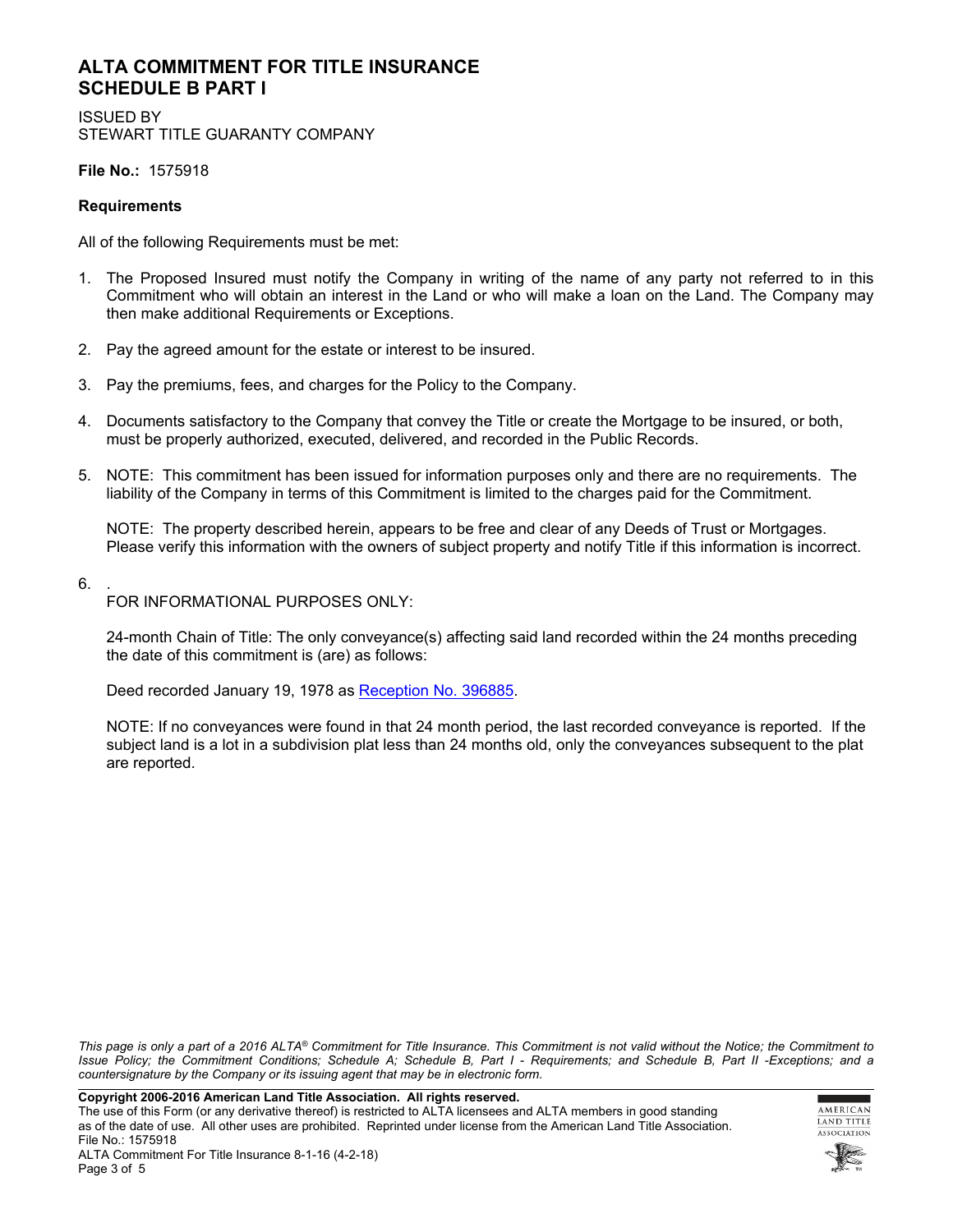## **ALTA COMMITMENT FOR TITLE INSURANCE SCHEDULE B PART II**

ISSUED BY STEWART TITLE GUARANTY COMPANY

### **Exceptions**

**File No.:** 1575918

THIS COMMITMENT DOES NOT REPUBLISH ANY COVENANT, CONDITION, RESTRICTION, OR LIMITATION CONTAINED IN ANY DOCUMENT REFERRED TO IN THIS COMMITMENT TO THE EXTENT THAT THE SPECIFIC COVENANT, CONDITION, RESTRICTION, OR LIMITATION VIOLATES STATE OR FEDERAL LAW BASED ON RACE, COLOR, RELIGION, SEX, SEXUAL ORIENTATION, GENDER IDENTITY, HANDICAP, FAMILIAL STATUS, OR NATIONAL ORIGIN.

The Policy will not insure against loss or damage resulting from the terms and provisions of any lease or easement identified in Schedule A, and will include the following Exceptions unless cleared to the satisfaction of the Company:

- 1. Any defect, lien, encumbrance, adverse claim, or other matter that appears for the first time in the Public Records or is created, attaches, or is disclosed between the Commitment Date and the date on which all of the Schedule B, Part I - Requirements are met.
- 2. Rights or claims of parties in possession, not shown by the public records.
- 3. Easements, or claims of easements, not shown by the public records.
- 4. Any encroachment, encumbrance, violation, variation, or adverse circumstance affecting the title that would be disclosed by an accurate and complete land survey of the Land and not shown by the public records.
- 5. Any lien, or right to a lien, for services, labor or material heretofore or hereafter furnished, imposed by law and not shown by the public records.
- 6. (a) Unpatented mining claims; (b) reservations or exceptions in patents or in Acts authorizing the issuance thereof; (c) Minerals of whatsoever kind, subsurface and surface substances, in, on, under and that may be produced from the Land, together with all rights, privileges, and immunities relating thereto, whether or not the matters excepted under (a), (b) or (c) are shown by the Public Records or listed in Schedule B.
- 7. Water rights, claims or title to water.
- 8. Any and all unpaid taxes and assessments and any unredeemed tax sales.
- 9. Terms, conditions, provisions, agreements and obligations contained in Consent and Waiver recorded in [Book 441 at Page 40](https://online2.stewart.com/DownloadDocument.aspx?DocumentID=172634466).
- 10. Terms, conditions, provisions, agreements and obligations contained in Boundary Agreement recorded December 20, 1956 in [Book 1607 at Page 387](https://online2.stewart.com/DownloadDocument.aspx?DocumentID=172634462).
- 11. Terms, conditions, provisions, agreements and obligations contained in Easement recorded in Book 1362 at [Page 138](https://online2.stewart.com/DownloadDocument.aspx?DocumentID=172634504).
- 12. Covenant contained in Deed recorded August 13, 1965 at [Reception No. 427914](https://online2.stewart.com/DownloadDocument.aspx?DocumentID=172634460), Book 2088 at Page 22.

*This page is only a part of a 2016 ALTA® Commitment for Title Insurance. This Commitment is not valid without the Notice; the Commitment to Issue Policy; the Commitment Conditions; Schedule A; Schedule B, Part I - Requirements; and Schedule B, Part II -Exceptions; and a countersignature by the Company or its issuing agent that may be in electronic form.*

**Copyright 2006-2016 American Land Title Association. All rights reserved.** 

The use of this Form (or any derivative thereof) is restricted to ALTA licensees and ALTA members in good standing as of the date of use. All other uses are prohibited. Reprinted under license from the American Land Title Association. File No.: 1575918



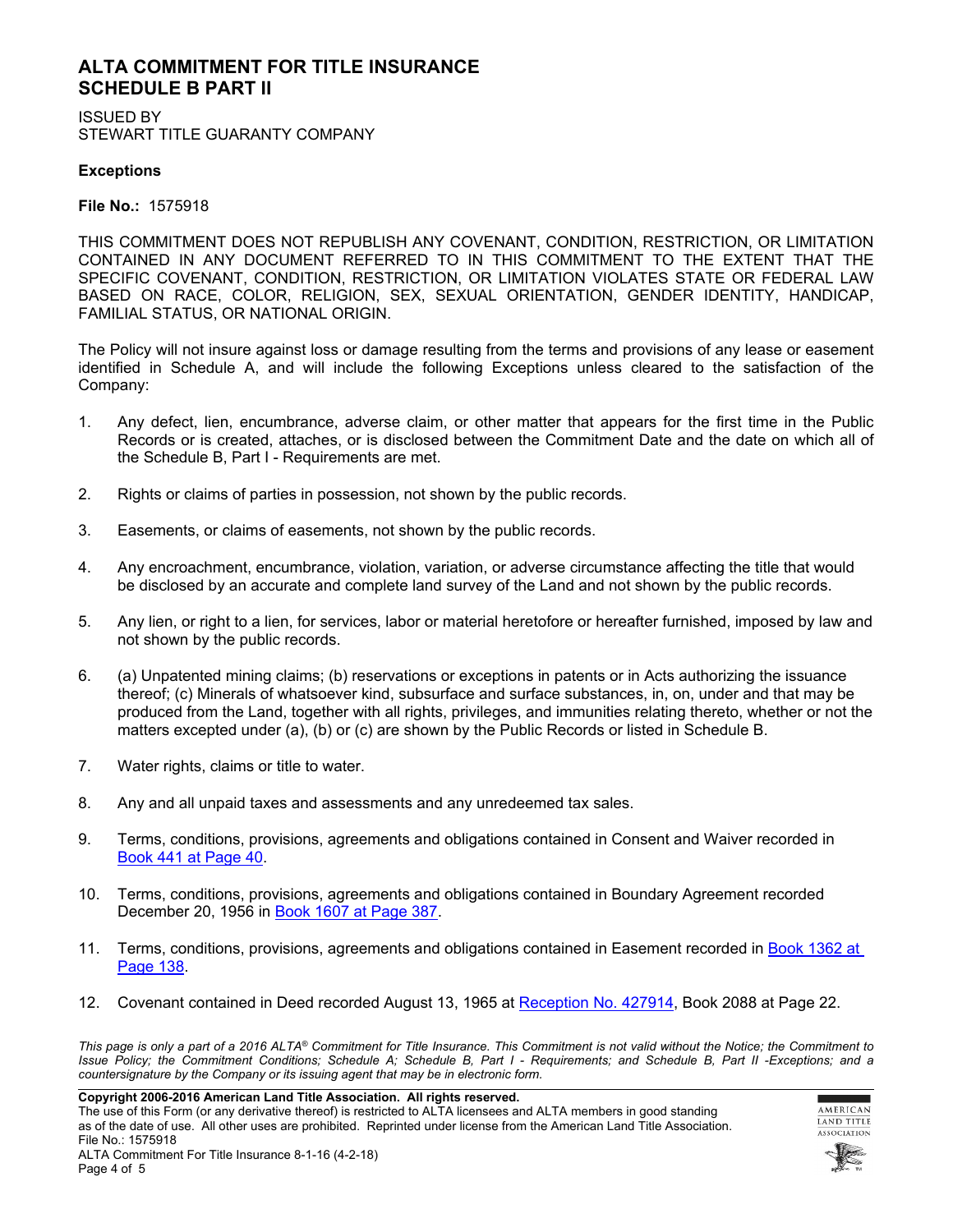## **ALTA COMMITMENT FOR TITLE INSURANCE SCHEDULE B PART II**

ISSUED BY STEWART TITLE GUARANTY COMPANY

- 13. Reservation on Deed recorded January 19, 1978 at [Reception No. 396885](https://online2.stewart.com/DownloadDocument.aspx?DocumentID=172634461), Book 3000 at Page 506.
- 14. Any existing leases and/or tenancies.

NOTE: This commitment has been issued for information purposes only. The liability of the Company in terms of this Commitment is limited to the charges paid for the Commitment

15.

*This page is only a part of a 2016 ALTA® Commitment for Title Insurance. This Commitment is not valid without the Notice; the Commitment to Issue Policy; the Commitment Conditions; Schedule A; Schedule B, Part I - Requirements; and Schedule B, Part II -Exceptions; and a countersignature by the Company or its issuing agent that may be in electronic form.*

**Copyright 2006-2016 American Land Title Association. All rights reserved.** 

The use of this Form (or any derivative thereof) is restricted to ALTA licensees and ALTA members in good standing as of the date of use. All other uses are prohibited. Reprinted under license from the American Land Title Association. File No.: 1575918

г ۰ AMERICAN LAND TITLE ASSOCIATION

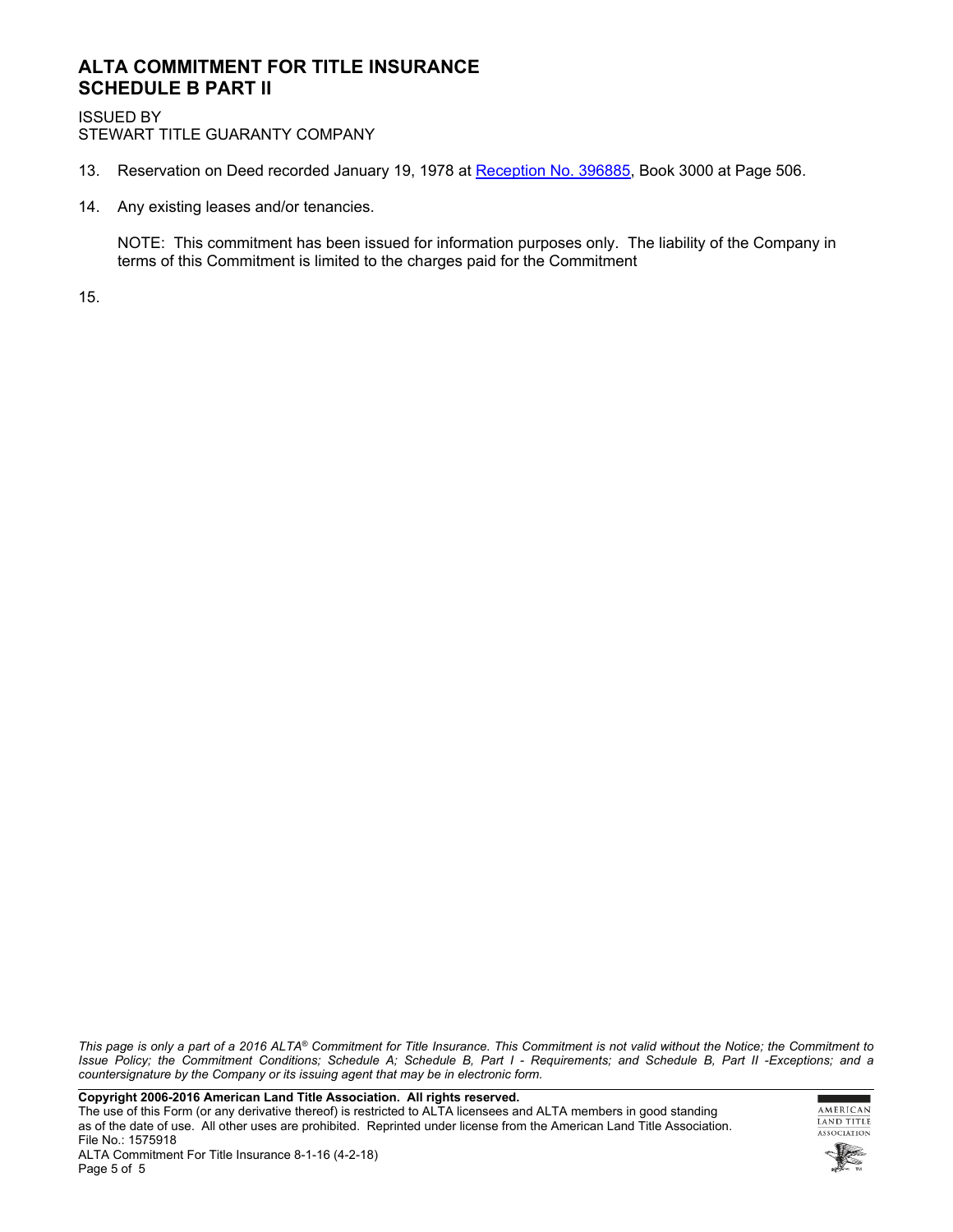File No.: 1575918

Pursuant to C.R.S. 10-11-122, notice is hereby given that:

- A. THE SUBJECT REAL PROPERTY MAY BE LOCATED IN A SPECIAL TAXING DISTRICT;
- B. A CERTIFICATE OF TAXES DUE LISTING EACH TAXING JURISDICTION SHALL BE OBTAINED FROM THE COUNTY TREASURER OR THE COUNTY TREASURER'S AUTHORIZED AGENT;
- C. INFORMATION REGARDING SPECIAL DISTRICTS AND THE BOUNDARIES OF SUCH DISTRICTS MAY BE OBTAINED FROM THE BOARD OF COUNTY COMMISSIONERS, THE COUNTY CLERK AND RECORDER, OR THE COUNTY ASSESSOR

Note: Colorado Division of Insurance Regulations 8-1-2, Section 5, Paragraph G requires that "Every title entity shall be responsible for all matters which appear of record prior to the time of recording whenever the title entity conducts the closing and is responsible for recording or filing of legal documents resulting from the transaction which was closed." Provided that Stewart Title Company dba Unified Title, A Division of Stewart conducts the closing of the insured transaction and is responsible for recording the legal documents from the transaction, exception number 1 will not appear on the Owner's Title Policy and the Lender's Title Policy when issued.

Note: Colorado Division of Insurance Regulations 8-1-2, Section 5, Paragraph M requires that every title entity shall notify in writing that

Affirmative Mechanic's Lien Protection for the Owner may be available (typically by deletion of Exception No. 5 of Schedule B, Section 2 of the Commitment from the Owner's Policy to be issued) upon compliance with the following conditions:

- A. The land described in Schedule A of this commitment must be a single-family residence, which includes a condominium or townhouse unit.
- B. No labor or materials have been furnished by mechanics or materialmen for purposes of construction on the land described in Schedule A of this Commitment within the past 6 months.
- C. The Company must receive an appropriate affidavit indemnifying the Company against unfiled Mechanic's and Materialmen's Liens.
- D. The Company must receive payment of the appropriate premium.
- E. If there has been construction, improvements or major repairs undertaken on the property to be purchased, within six months prior to the Date of the Commitment, the requirements to obtain coverage for unrecorded liens will include: disclosure of certain construction information; financial information as to the seller, the builder and/or the contractor; payment of the appropriate premium; fully executed Indemnity agreements satisfactory to the company; and, any additional requirements as may be necessary after an examination of the aforesaid information by the Company.

No coverage will be given under any circumstances for labor or material for which the insured has contracted for or agreed to pay.

To comply with the provisions of C.R.S. 10-11-123, the Company makes the following disclosure:

- a. That there is recorded evidence that a mineral estate has been severed, leased or otherwise conveyed from the surface estate and that there is a substantial likelihood that a third party holds some or all interest in oil, gas, other minerals, or geothermal energy in the property; and
- b. That such mineral estate may include the right to enter and use the property without the surface owner's permission.

## **NOTE: THIS DISCLOSURE APPLIES ONLY IF SCHEDULE B, SECTION 2 OF THE TITLE COMMITMENT HEREIN INCLUDES AN EXCEPTION FOR SEVERED MINERALS.**

**Notice of Availability of a Closing Protection Letter:** Pursuant to Colorado Division of Insurance Regulation 8-1-3, Section 5, Paragraph C (11)(f), a closing protection letter is available to the consumer.

NOTHING HEREIN CONTAINED WILL BE DEEMED TO OBLIGATE THE COMPANY TO PROVIDE ANY OF THE COVERAGES REFERRED TO HEREIN, UNLESS THE ABOVE CONDITIONS ARE FULLY SATISFIED.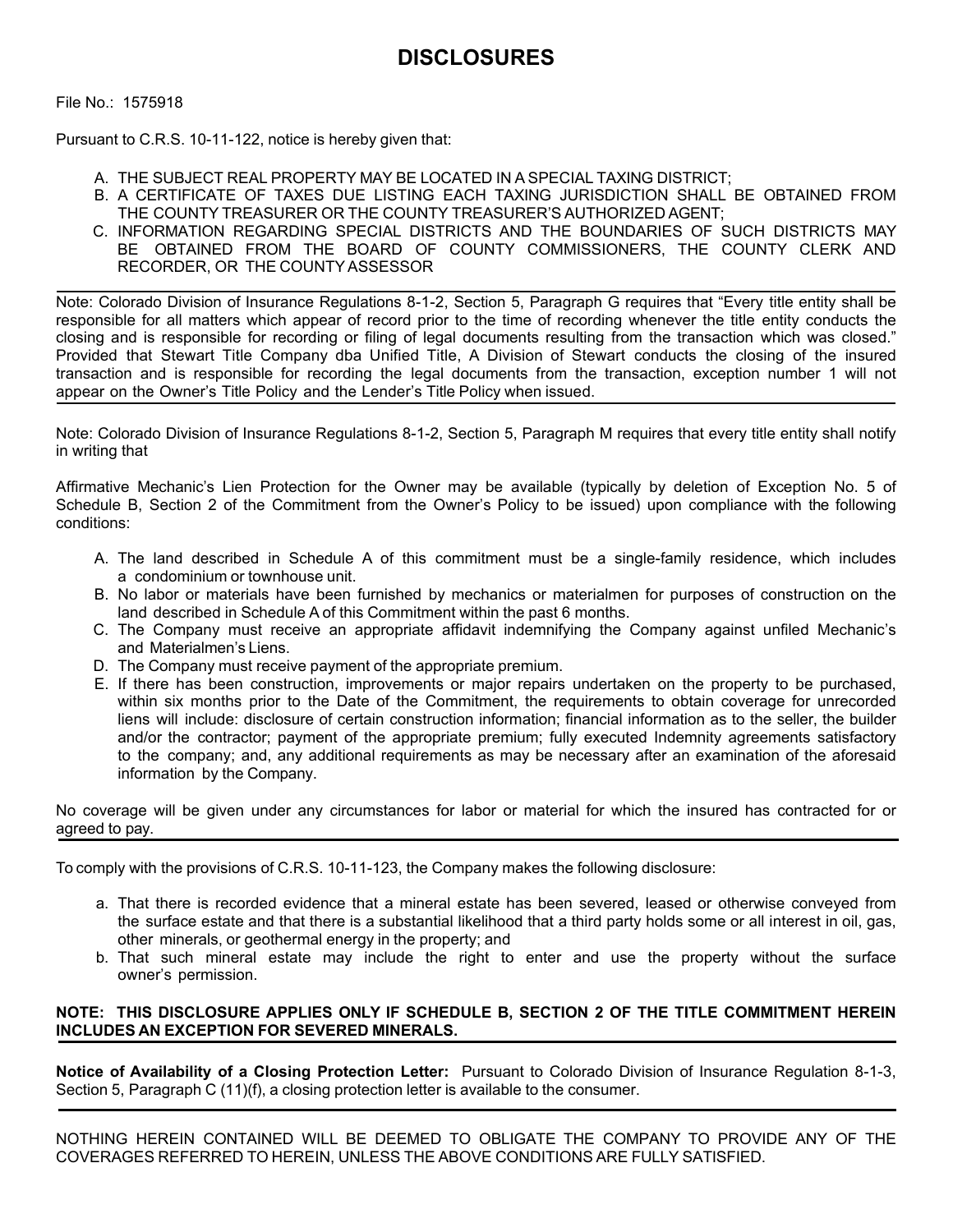## **Stewart Title Guaranty Company Privacy Notice Stewart Title Companies**

#### **WHAT DO THE STEWART TITLE COMPANIES DO WITH YOUR PERSONAL INFORMATION?**

Federal and applicable state law and regulations give consumers the right to limit some but not all sharing. Federal and applicable state law regulations also require us to tell you how we collect, share, and protect your personal information. Please read this notice carefully to understand how we use your personal information. This privacy notice is distributed on behalf of the Stewart Title Guaranty Company and its title affiliates (the Stewart Title Companies), pursuant to Title V of the Gramm-Leach-Bliley Act (GLBA).

The types of personal information we collect and share depend on the product or service that you have sought through us. This information can include social security numbers and driver's license number.

All financial companies, such as the Stewart Title Companies, need to share customers' personal information to run their everyday business—to process transactions and maintain customer accounts. In the section below, we list the reasons that we can share customers' personal information; the reasons that we choose to share; and whether you can limit this sharing.

| Reasons we can share your personal information.                                                                                                                                                                                                                                                                                                   | Do we share | Can you limit this sharing?                                                                                                                                                                                                                                        |  |
|---------------------------------------------------------------------------------------------------------------------------------------------------------------------------------------------------------------------------------------------------------------------------------------------------------------------------------------------------|-------------|--------------------------------------------------------------------------------------------------------------------------------------------------------------------------------------------------------------------------------------------------------------------|--|
| <b>For our everyday business purposes</b> — to process your transactions<br>and maintain your account. This may include running the business and<br>managing customer accounts, such as processing transactions,<br>mailing, and auditing services, and responding to court orders and legal<br>investigations.                                   | Yes         | No                                                                                                                                                                                                                                                                 |  |
| <b>For our marketing purposes</b> — to offer our products and services to<br>you.                                                                                                                                                                                                                                                                 | Yes         | No                                                                                                                                                                                                                                                                 |  |
| For joint marketing with other financial companies                                                                                                                                                                                                                                                                                                | No          | We don't share                                                                                                                                                                                                                                                     |  |
| For our affiliates' everyday business purposes— information about<br>your transactions and experiences. Affiliates are companies related by<br>common ownership or control. They can be financial and non-financial<br>companies. Our affiliates may include companies with a Stewart name;<br>financial companies, such as Stewart Title Company | Yes         | No                                                                                                                                                                                                                                                                 |  |
| <b>For our affiliates' everyday business purposes</b> — information about<br>Ivour creditworthiness.                                                                                                                                                                                                                                              | No          | We don't share                                                                                                                                                                                                                                                     |  |
| <b>For our affiliates to market to you</b> — For your convenience, Stewart<br>has developed a means for you to opt out from its affiliates marketing<br>even though such mechanism is not legally required.                                                                                                                                       | Yes         | Yes, send your first and last name, the email<br>address used in your transaction, your Stewart file<br>number and the Stewart office location that is<br>handling<br>email<br>transaction<br>by<br>vour<br>tol<br>optout@stewart.com or fax to<br>1-800-335-9591. |  |
| <b>For non-affiliates to market to you.</b> Non-affiliates are companies not<br>related by common ownership or control. They can be financial and<br>non-financial companies.                                                                                                                                                                     | No          | We don't share                                                                                                                                                                                                                                                     |  |

We may disclose your personal information to our affiliates or to non-affiliates as permitted by law. If you request a transaction with a non-affiliate, such as a third party insurance company, we will disclose your personal information to that non-affiliate. [We do not control their subsequent use of information, and suggest you refer to their privacy notices.]

#### **SHARING PRACTICES**

| How often do the Stewart Title Companies notify me<br>about their practices? | We must notify you about our sharing practices when you request a transaction.                                                                                                                                                                                                                                                        |
|------------------------------------------------------------------------------|---------------------------------------------------------------------------------------------------------------------------------------------------------------------------------------------------------------------------------------------------------------------------------------------------------------------------------------|
| How do the Stewart Title Companies protect my<br>personal information?       | To protect your personal information from unauthorized access and use, we use<br>security measures that comply with federal law. These measures include<br>computer, file, and building safeguards.                                                                                                                                   |
| How do the Stewart Title Companies collect my<br>personal information?       | We collect your personal information, for example, when you<br>request insurance-related services<br>provide such information to us<br>We also collect your personal information from others, such as the real estate<br> agent or lender involved in your transaction, credit reporting agencies, affiliates <br>or other companies. |
| What sharing can I limit?                                                    | Although federal and state law give you the right to limit sharing (e.g., opt out) in<br>certain instances, we do not share your personal information in those instances.                                                                                                                                                             |

*Contact us: If you have any questions about this privacy notice, please contact us at:* **Stewart Title Guaranty Company, 1360 Post Oak Blvd., Ste. 100, Privacy Officer, Houston, Texas 77056**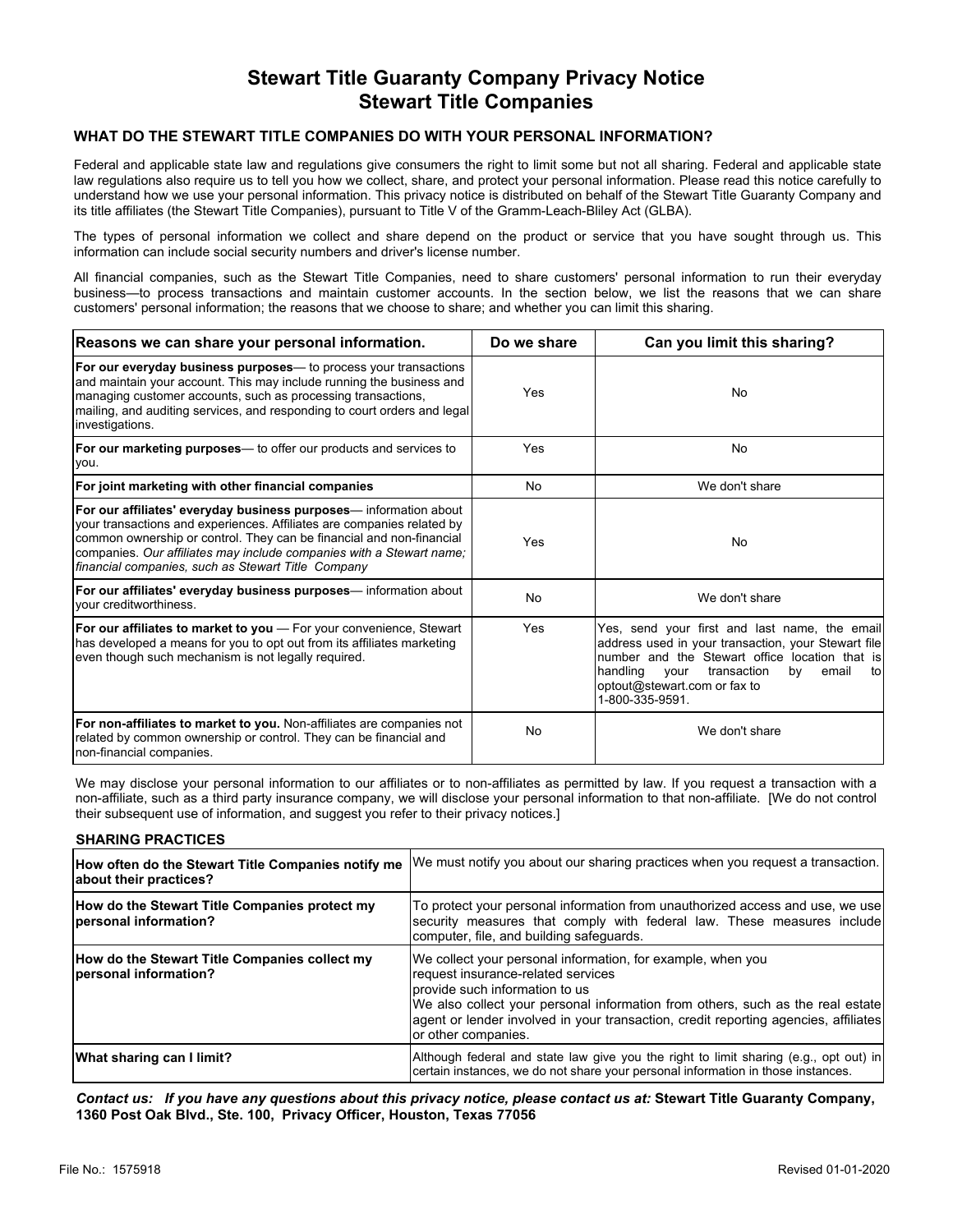# Privacy Notice for California Residents

Pursuant to the California Consumer Privacy Act of 2018 ("CCPA"), Stewart Information Services Corporation and its subsidiary companies (collectively, "Stewart") are providing this **Privacy Notice for California Residents** ("CCPA Notice"). This CCPA Notice supplements the information contained in Stewart's existing privacy notice and applies solely to all visitors, users and others who reside in the State of California or are considered California Residents ("consumers" or "you"). Terms used but not defined shall have the meaning ascribed to them in the CCPA.

#### Information Stewart Collects

Stewart collects information that identifies, relates to, describes, references, is capable of being associated with, or could reasonably be linked, directly or indirectly, with a particular consumer, household, or device. Most of the information that Stewart collects in the course of its regular business is already protected pursuant to the Gramm-Leach-Bliley Act (GLBA). Additionally, much of this information comes from government records or other information already in the public domain. Personal information under the CCPA does not include:

- Publicly available information from government records.
- Deidentified or aggregated consumer information.
- Certain personal information protected by other sector-specific federal or California laws, including but not limited to the Fair Credit Reporting Act (FCRA), GLBA and California Financial Information Privacy Act (FIPA).

Specifically, Stewart has collected the following categories of personal information from consumers within the last twelve (12) months:

| Category                                                                                                                               | <b>Examples</b>                                                                                                                                                                                                                                                                                                                                                                                                                                                                                                       | Collected? |
|----------------------------------------------------------------------------------------------------------------------------------------|-----------------------------------------------------------------------------------------------------------------------------------------------------------------------------------------------------------------------------------------------------------------------------------------------------------------------------------------------------------------------------------------------------------------------------------------------------------------------------------------------------------------------|------------|
| A. Identifiers.                                                                                                                        | A real name, alias, postal address, unique personal identifier, online identifier, Internet<br>Protocol address, email address, account name, Social Security number, driver's<br>license number, passport number, or other similar identifiers.                                                                                                                                                                                                                                                                      | <b>YES</b> |
| <b>B.</b> Personal information categories<br>listed in the California Customer<br>Records statute (Cal. Civ. Code §<br>$1798.80(e)$ ). | A name, signature, Social Security number, physical characteristics or description,<br>address, telephone number, passport number, driver's license or state identification<br>card number, insurance policy number, education, employment, employment history,<br>bank account number, credit card number, debit card number, or any other financial<br>information, medical information, or health insurance information. Some personal<br>information included in this category may overlap with other categories. | <b>YES</b> |
| C. Protected classification<br>characteristics under California or<br>federal law.                                                     | Age (40 years or older), race, color, ancestry, national origin, citizenship, religion or<br>creed, marital status, medical condition, physical or mental disability, sex (including<br>gender, gender identity, gender expression, pregnancy or childbirth and related<br>medical conditions), sexual orientation, veteran or military status, genetic information<br>(including familial genetic information).                                                                                                      | <b>YES</b> |
| D. Commercial information.                                                                                                             | Records of personal property, products or services purchased, obtained, or<br>considered, or other purchasing or consuming histories or tendencies.                                                                                                                                                                                                                                                                                                                                                                   | <b>YES</b> |
| E. Biometric information.                                                                                                              | Genetic, physiological, behavioral, and biological characteristics, or activity patterns<br>used to extract a template or other identifier or identifying information, such as,<br>fingerprints, faceprints, and voiceprints, iris or retina scans, keystroke, gait, or other<br>physical patterns, and sleep, health, or exercise data.                                                                                                                                                                              | <b>YES</b> |
| F. Internet or other similar network<br>activity.                                                                                      | Browsing history, search history, information on a consumer's interaction with a<br>website, application, or advertisement.                                                                                                                                                                                                                                                                                                                                                                                           | <b>YES</b> |
| G. Geolocation data.                                                                                                                   | Physical location or movements.                                                                                                                                                                                                                                                                                                                                                                                                                                                                                       | <b>YES</b> |
| H. Sensory data.                                                                                                                       | Audio, electronic, visual, thermal, olfactory, or similar information.                                                                                                                                                                                                                                                                                                                                                                                                                                                | <b>YES</b> |
| I. Professional or employment-related<br>information.                                                                                  | Current or past job history or performance evaluations.                                                                                                                                                                                                                                                                                                                                                                                                                                                               | <b>YES</b> |
| J. Non-public education information<br>Privacy Act (20 U.S.C. Section 1232g,<br>34 C.F.R. Part 99)).                                   | Education records directly related to a student maintained by an educational institution<br>(per the Family Educational Rights and or party acting on its behalf, such as grades, transcripts, class lists, student schedules,<br>student identification codes, student financial information, or student disciplinary<br>records.                                                                                                                                                                                    | <b>YES</b> |
| K. Inferences drawn from other<br>personal information.                                                                                | Profile reflecting a person's preferences, characteristics, psychological trends,<br>predispositions, behavior, attitudes, intelligence, abilities, and aptitudes.                                                                                                                                                                                                                                                                                                                                                    | <b>YES</b> |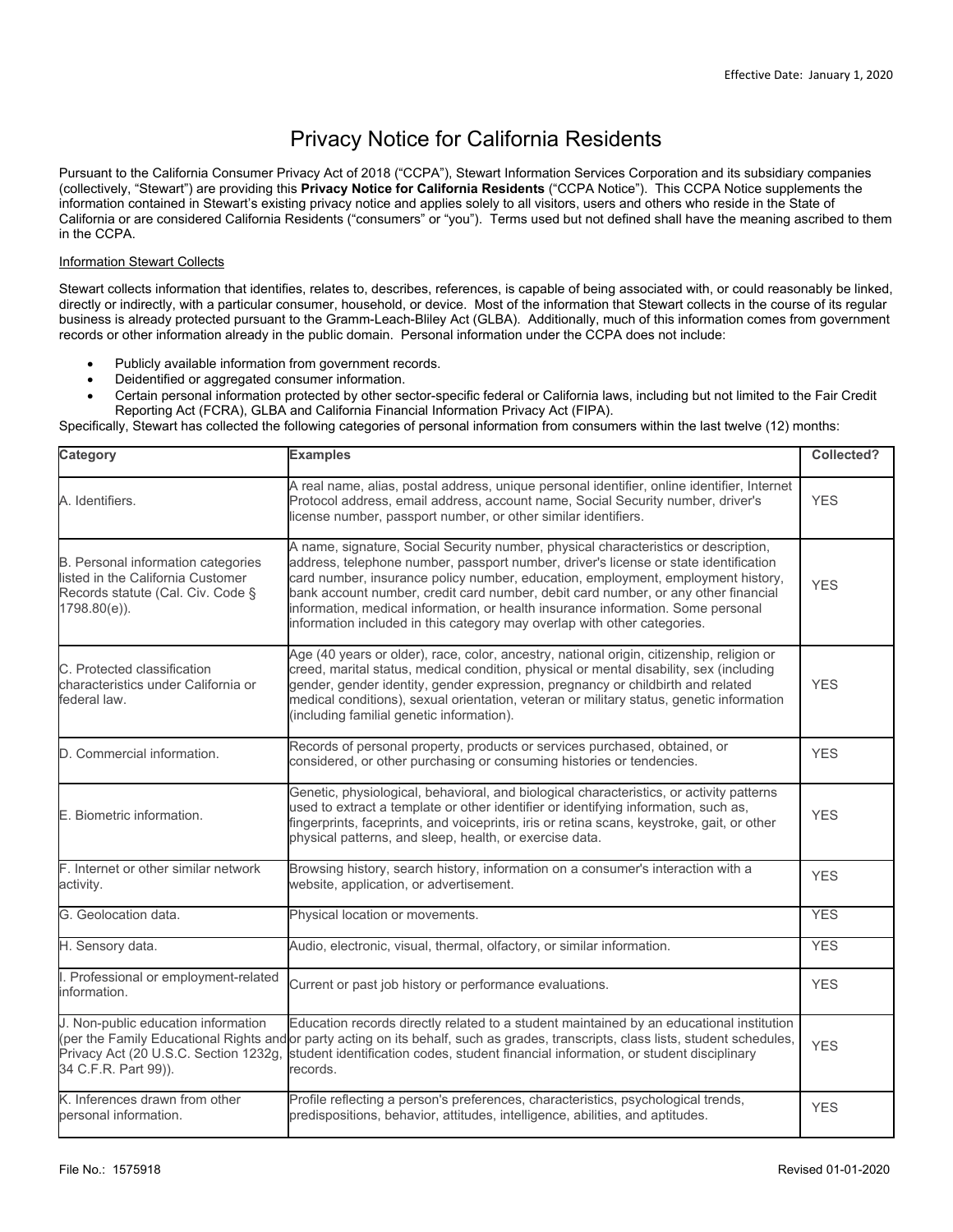Stewart obtains the categories of personal information listed above from the following categories of sources:

- Directly and indirectly from customers, their designees or their agents (For example, realtors, lenders, attorneys, etc.)
- Directly and indirectly from activity on Stewart's website or other applications.
- From third-parties that interact with Stewart in connection with the services we provide.

#### Use of Personal Information

Stewart may use or disclose the personal information we collect for one or more of the following purposes:

- To fulfill or meet the reason for which the information is provided.
- To provide, support, personalize, and develop our website, products, and services.
- To create, maintain, customize, and secure your account with Stewart.
- To process your requests, purchases, transactions, and payments and prevent transactional fraud.
- To prevent and/or process claims.
- To assist third party vendors/service providers who complete transactions or perform services on Stewart's behalf.
- As necessary or appropriate to protect the rights, property or safety of Stewart, our customers or others.
- To provide you with support and to respond to your inquiries, including to investigate and address your concerns and monitor and improve our responses.
- To personalize your website experience and to deliver content and product and service offerings relevant to your interests, including targeted offers and ads through our website, third-party sites, and via email or text message (with your consent, where required by law).
- To help maintain the safety, security, and integrity of our website, products and services, databases and other technology assets, and business.
- To respond to law enforcement or regulator requests as required by applicable law, court order, or governmental regulations.
- Auditing for compliance with federal and state laws, rules and regulations.
- Performing services including maintaining or servicing accounts, providing customer service, processing or fulfilling orders and transactions, verifying customer information, processing payments, providing advertising or marketing services or other similar services.
- To evaluate or conduct a merger, divestiture, restructuring, reorganization, dissolution, or other sale or transfer of some or all of our assets, whether as a going concern or as part of bankruptcy, liquidation, or similar proceeding, in which personal information held by us is among the assets transferred.

Stewart will not collect additional categories of personal information or use the personal information we collected for materially different, unrelated, or incompatible purposes without providing you notice.

#### Disclosure of Personal Information to Affiliated Companies and Nonaffiliated Third Parties

Stewart does not sell your personal information to nonaffiliated third parties. Stewart may share your information with those you have designated as your agent in the course of your transaction (for example, a realtor or a lender). Stewart may disclose your personal information to a third party for a business purpose. Typically, when we disclose personal information for a business purpose, we enter a contract that describes the purpose and requires the recipient to both keep that personal information confidential and not use it for any purpose except performing the contract.

We share your personal information with the following categories of third parties:

- Service providers and vendors (For example, search companies, mobile notaries, and companies providing credit/debit card processing, billing, shipping, repair, customer service, auditing, marketing, etc.)
- Affiliated Companies
- Litigation parties and attorneys, as required by law.
- Financial rating organizations, rating bureaus and trade associations.
- Federal and State Regulators, law enforcement and other government entities
- In the preceding twelve (12) months, Stewart has disclosed the following categories of personal information for a business purpose:

#### Category A: Identifiers

- Category B: California Customer Records personal information categories
- Category C: Protected classification characteristics under California or federal law
- Category D: Commercial Information
- Category E: Biometric Information
- Category F: Internet or other similar network activity
- Category G: Geolocation data
- Category H: Sensory data
- Category I: Professional or employment-related information
- Category J: Non-public education information
- Category K: Inferences

#### Consumer Rights and Choices

The CCPA provides consumers (California residents) with specific rights regarding their personal information. This section describes your CCPA rights and explains how to exercise those rights.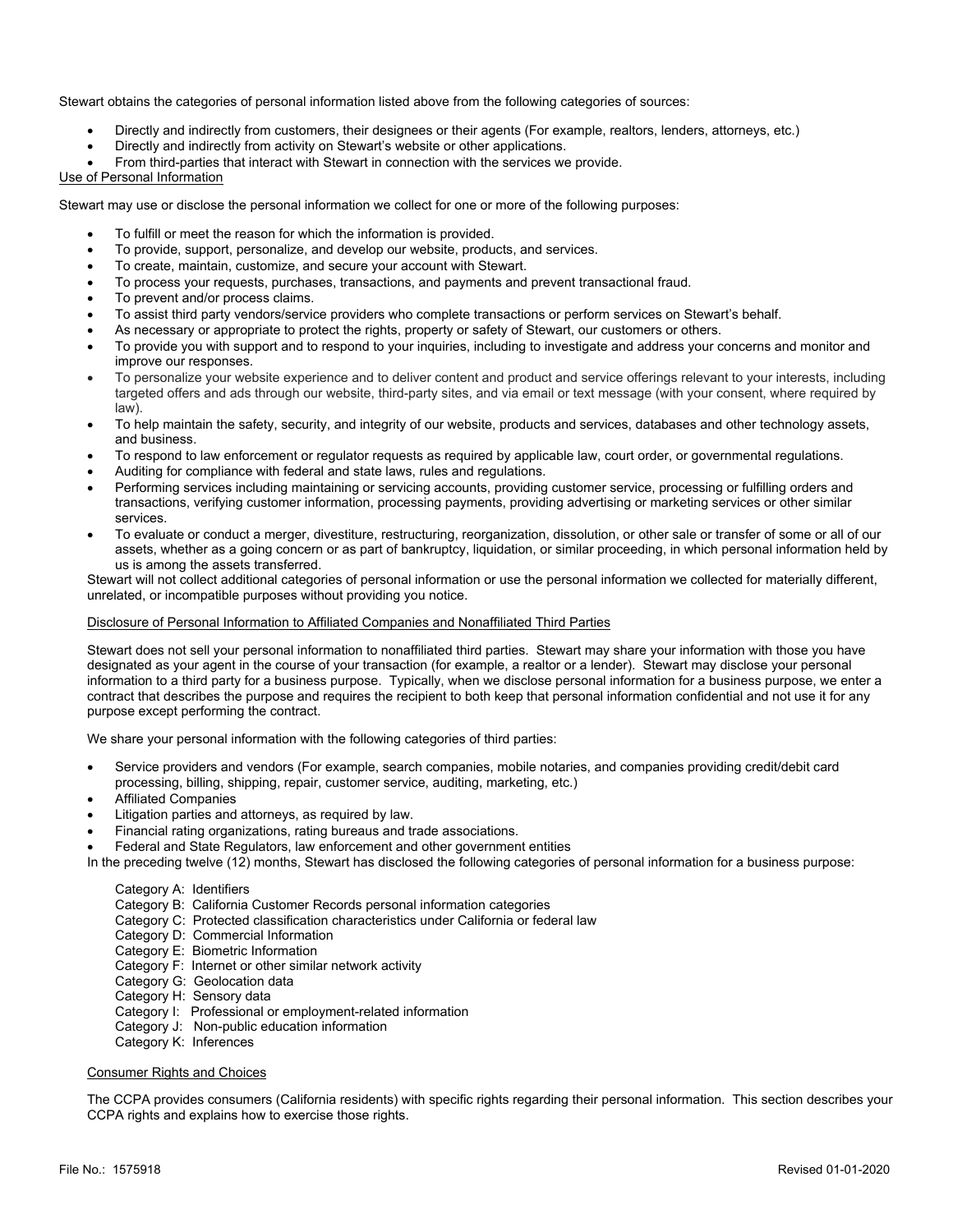#### **Access to Specific Information and Data Portability Rights**

You have the right to request that Stewart disclose certain information to you about our collection and use of your personal information over the past 12 months. Once we receive and confirm your verifiable consumer request, Stewart will disclose to you:

- The categories of personal information Stewart collected about you.
- The categories of sources for the personal information Stewart collected about you.
- Stewart's business or commercial purpose for collecting that personal information.
- The categories of third parties with whom Stewart shares that personal information.
- The specific pieces of personal information Stewart collected about you (also called a data portability request).
- If Stewart disclosed your personal data for a business purpose, a listing identifying the personal information categories that each category of recipient obtained.

#### **Deletion Request Rights**

You have the right to request that Stewart delete any of your personal information we collected from you and retained, subject to certain exceptions. Once we receive and confirm your verifiable consumer request, Stewart will delete (and direct our service providers to delete) your personal information from our records, unless an exception applies.

Stewart may deny your deletion request if retaining the information is necessary for us or our service providers to:

- 1. Complete the transaction for which we collected the personal information, provide a good or service that you requested, take actions reasonably anticipated within the context of our ongoing business relationship with you, or otherwise perform our contract with you.
- 2. Detect security incidents, protect against malicious, deceptive, fraudulent, or illegal activity, or prosecute those responsible for such activities.
- 3. Debug products to identify and repair errors that impair existing intended functionality.
- 4. Exercise free speech, ensure the right of another consumer to exercise their free speech rights, or exercise another right provided for by law.
- 5. Comply with the California Electronic Communications Privacy Act (Cal. Penal Code § 1546 *seq.*).
- 6. Engage in public or peer-reviewed scientific, historical, or statistical research in the public interest that adheres to all other applicable ethics and privacy laws, when the information's deletion may likely render impossible or seriously impair the research's achievement, if you previously provided informed consent.
- 7. Enable solely internal uses that are reasonably aligned with consumer expectations based on your relationship with us.
- 8. Comply with a legal obligation.
- 9. Make other internal and lawful uses of that information that are compatible with the context in which you provided it.

#### Exercising Access, Data Portability, and Deletion Rights

To exercise the access, data portability, and deletion rights described above, please submit a verifiable consumer request to us either:

- Calling us Toll Free at 1-866-571-9270
- Emailing us at **[Privacyrequest@stewart.com](mailto:Privacyrequest@stewart.com)**
- Visiting <http://stewart.com/ccpa>

Only you, or someone legally authorized to act on your behalf, may make a verifiable consumer request related to your personal information. You may also make a verifiable consumer request on behalf of your minor child.

To designate an authorized agent, please contact Stewart through one of the methods mentioned above.

You may only make a verifiable consumer request for access or data portability twice within a 12-month period. The verifiable consumer request must:

- Provide sufficient information that allows us to reasonably verify you are the person about whom we collected personal information or an authorized representative.
- Describe your request with sufficient detail that allows us to properly understand, evaluate, and respond to it.

Stewart cannot respond to your request or provide you with personal information if we cannot verify your identity or authority to make the request and confirm the personal information relates to you.

Making a verifiable consumer request does not require you to create an account with Stewart.

#### Response Timing and Format

We endeavor to respond to a verifiable consumer request within forty-five (45) days of its receipt. If we require more time (up to an additional 45 days), we will inform you of the reason and extension period in writing.